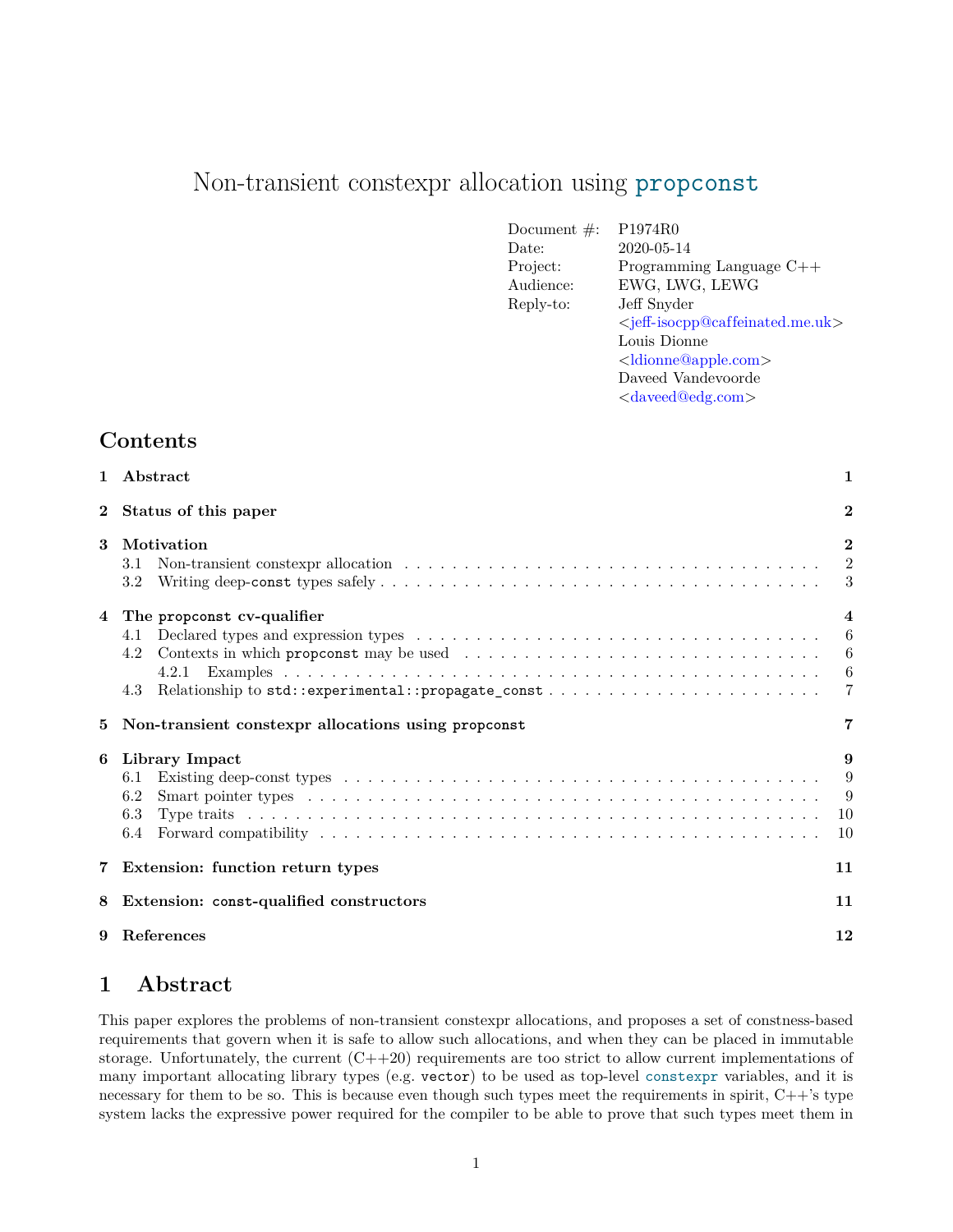actuality. To bridge this gap, this paper proposes propconst, a new cv-qualifier that expresses "deep constness" and is closely related to propagate\_const[\[N4388\]](#page-11-1)[\[N4600\]](#page-11-2). Lastly, we demonstrate how usage of propconst solves the constexpr vector problem, lets users protect themselves from unintentional const-correctness violations, removes the need for propagate\_const and gives us an owning propagate\_const almost for free.

# <span id="page-1-0"></span>**2 Status of this paper**

This paper is a new core language feature proposal targeting  $C++23$ .

# <span id="page-1-1"></span>**3 Motivation**

#### <span id="page-1-2"></span>**3.1 Non-transient constexpr allocation**

Promotion of non-transient constexpr allocations to static storage was proposed by [\[P0784R5\]](#page-11-3), but the feature was not accepted into  $C++20$  due to concerns surrounding composability. For example, should the following snippet compile?

```
constexpr unique_ptr<unique_ptr<int>> uui
   = make_unique<unique_ptr<int>>(make_unique<int>());
int main() {
   unique_ptr<int>& ui = *uui;
   ui.reset();
}
```
As part of the test for whether a constexpr allocation can be promoted to static storage, [\[P0784R5\]](#page-11-3) proposed that "evaluating that destructor would be a valid core constant expression and would deallocate all the non-transient allocations produced by the evaluation of expr.", and the above example satisfies that part of the test. However, as P0784 also points out, the test is meaningless because the destructor reads from a variable that is mutable at runtime (the internal int\* in the inner unique\_ptr<int>), and so without further guarantees about its immutability being provided, it must be rejected.

For the destructor evaluation test to be meaningful, we need to guarantee that a real destruction after program execution would behave the same as the the destructor did in the test, and this suggests that all we need is an extra condition for the destructor evaluation test:

The simulated destruction is unsound and invalid unless all variables read during the destructor evaluation test are const, and are not part of an object that could be destructed at runtime

The example above violates this condition because the unique\_ptr<int>'s internal int\* member is not const, making it ill-formed as desired. Similarly, unique\_ptr<string> and unique\_ptr<vector<int>> fail to meet this condition and are ill-formed, as they must be. On the other hand, this condition would allow constexpr unique\_ptr<int> and constexpr vector<int>, since their internal pointers are const by virtue of being non-static data members of a const object. So far so good.

Next, let's consider the same example, but using single-element vectors instead of unique\_ptrs:

```
constexpr vector<vector<int>> vvi = {{1}};
int main() {
    vector<int>& vi = vi[0]; // ill-formed: discards const qualifier
    vi = vector<int>\}</math>}
```
Unlike unique\_ptr, vector is a "deep const" type, meaning that a const vector does not let the user mutate its elements. Without the ability to mutate the vector <vector <int>>>>'s elements, we can't write code that would lead to a double-free like we could in the unique\_ptr example, and so the reasoning for making constexpr unique\_ptr<unique\_ptr<int>>ill-formed does not carry over to this example.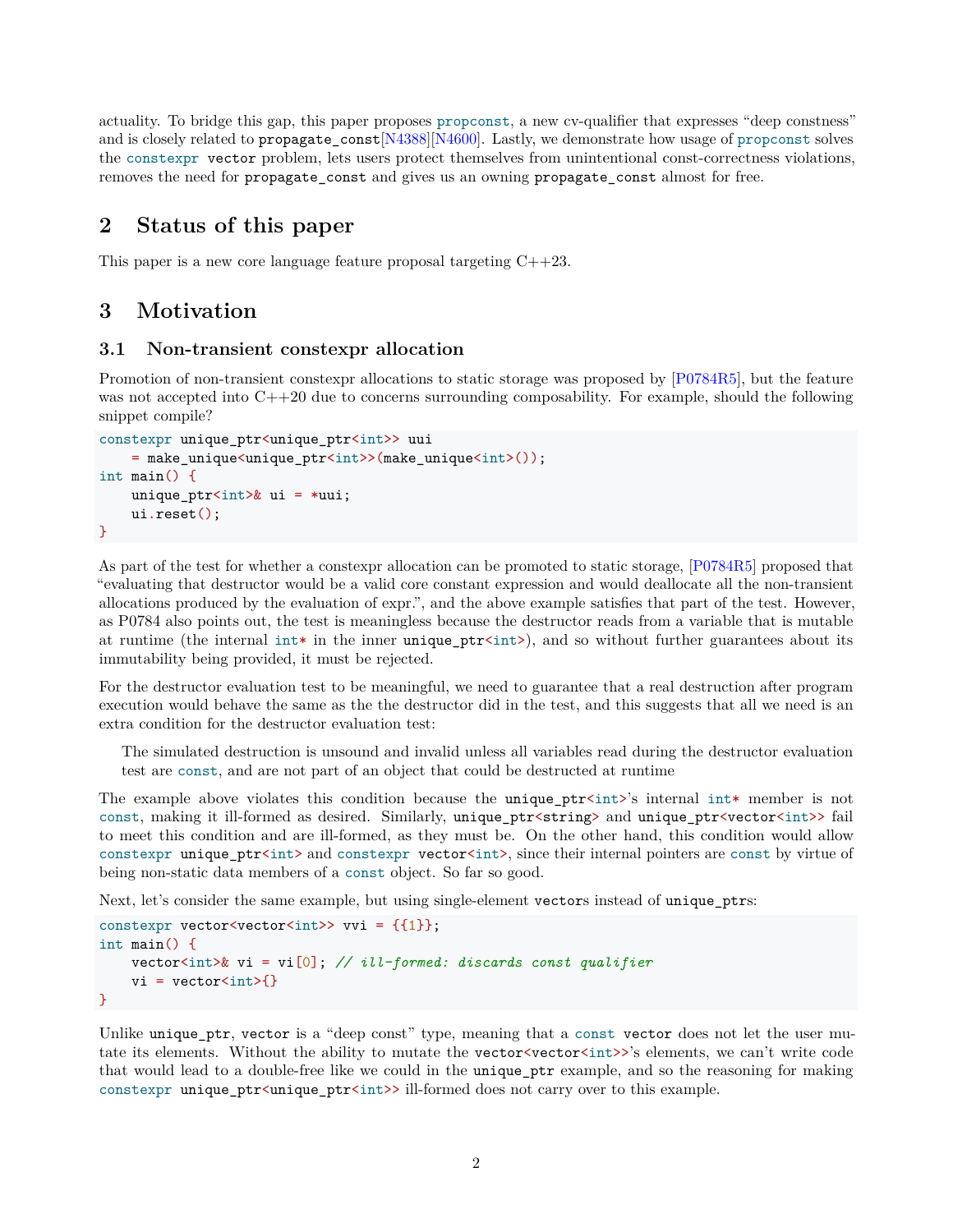Unfortunately, by the same reasoning we used for the constexpr unique\_ptr<unique\_ptr<int>> example, this constexpr vector<vector<int>>example would fail to satisfy our proposed condition. The problem here is that the "deep const" property of vector is informal, it is expressed by the author of vector taking great care to ensure that no const-qualified member function leaks a non-const reference to one of its members (either directly or indirectly, e.g. via an iterator). Since the compiler has no understanding of deep constness, we cannot modify our non-transient constexpr allocation condition in a way that will differentiate between unique\_ptr and vector.

If we could make the compiler aware that vector was a deep-const type, we could allow constexpr vector <vector int>> without modifying the non-transient constexpr allocation condition. One approach to this was proposed by [\[P0784R5\]](#page-11-3), in the form of the std::mark\_immutable\_if\_constexpr library function, which would be called by the authors of deep-const types during their constructors. This would require the authors of deep-const types to call std::mark\_immutable\_if\_constexpr when and *only* when it is appropriate to do so, adding to the burden of writing a deep-const type. This was discussed at the Kona 2019 meeting, but did not get approval from EWG. As a result, non-transient constexpr allocations were removed from  $C++20$ .

This paper takes another approach to giving the compiler visibility into deep constness: adding it into the type system. In addition to solving the problem of allowing constexpr vector vector int>> whilst disallowing constexpr unique\_ptr<unique\_ptr<int>>, it would also reduce the burden on the authors of deep-const types by making it possible for the compiler to diagnose leaks of mutable references.

#### <span id="page-2-0"></span>**3.2 Writing deep-const types safely**

C++'s const rules provide a great deal of help to users in getting their code to be const-correct: attempts to mutate a const variable will not compile, neither will attempts to mutate a variable via pointer/reference-toconst or form a pointer/reference to non-const from a const one. Furthermore, const-qualification of member functions separates those that mutate state from those that don't, and within a const-qualified member function, attempts to mutate member variables are ill-formed (excluding mutable members).

However, these protections only go as far as the first pointer or reference indirection. If a class has a non-static data member of pointer type, then whilst the pointer itself cannot be changed within a const member function, the data pointed to may be changed.

A common pattern in C++ types, including almost all variable-size container types, is to have heap-allocated data owned by the class which is considered to be part of the value of the class. Such types are often called "deep const", because their const-qualified member functions promise not to modify the data owned by the class. Since the data is heap-allocated and accessed via a pointer or reference, the C++ type system does nothing to help here, laying the burden of ensuring that the class's value is not changed by a const member function entirely upon the author of the class. The creators of the D programming language considered this to be a substantial enough issue that they chose a transitive model of constness for D, where dereferencing a const pointer can not yield non-const access to the underlying data (a choice that has its own downsides).

As an example, consider this usage of the PImpl idiom:

```
struct S
{
   S(int i) : m_impl{std::make_unique<Impl>(i)} {}
   void apply(auto fn) { fn(m_impl->i); }
   void apply(auto fn) const { fn(m_impl->i); }
private:
   struct Impl { int i; };
   std::unique_ptr<Impl> m_impl;
};
int main()
{
   const S s\{42\};
```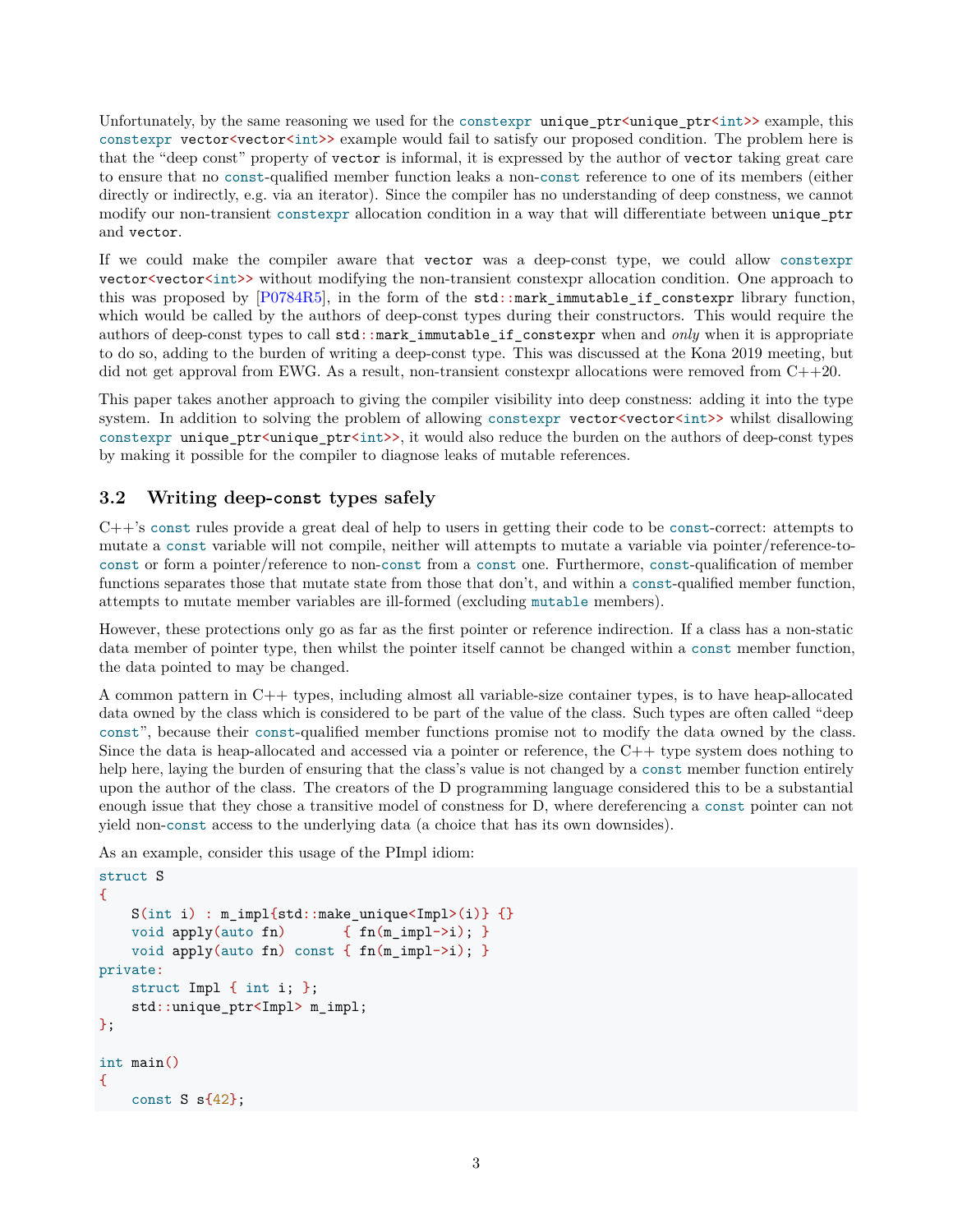s.apply([](int& i){ ++i; }); *// Compile error? no.*

#### };

Whilst it looks like the call to apply should fail, since the object s is const and it will therefore call the const-qualified overload of S::apply, it will nevertheless compile and mutate s.m\_impl->i.

This has been a limitation of C++'s type system since its early days, and our proposed propconst offers a way to resolve it. In the above example, replacing  $std:$ :unique\_ptr<Impl> by  $std:$ :unique\_ptr<propconst Impl> concisely provides the guarantees the author of the class expected—that an attempt to modify  $m\_imp1\rightarrow i$  from a const-qualified member function of S will not compile, at least not without using const\_cast or its ilk.

### <span id="page-3-0"></span>**4 The propconst cv-qualifier**

In order to give the compiler visibility of the "deep const" property of types such as vector, we propose adding a new cv-qualifier, tentatively named propconst. The propconst qualifier is only meaningful within a pointer or reference type, i.e. T propconst\* or T propconst&. In the pointer case, propconst resolves to const if and only if the pointer is immutable, and is a no-op otherwise. In the reference case propconst behaves as-if the reference was a pointer. This results in T propconst\* behaving very similarly to propagate\_const<T\*>. Top-level propconst is ignored, and we could choose to make it ill-formed if it is written verbatim in a variable declaration.

Below are some examples of how propconst within pointer types resolves when a variable whose type involves propconst is used in an expression:

| Variable type                                     | Resolves to expression type                   |
|---------------------------------------------------|-----------------------------------------------|
|                                                   |                                               |
| int propconst*                                    | int<br>∗                                      |
| int propconst* const                              | int const* const                              |
| int<br>* propconst                                | int<br>∗                                      |
| int const * propconst                             | int const*                                    |
| int propconst* propconst                          | int<br>∗                                      |
| int propconst*<br>$\ast$                          | int<br>$\ast$<br>∗                            |
| int propconst* const *                            | int const* const*                             |
| int<br>* propconst*                               | int<br>∗<br>$\ast$                            |
| int const * propconst*                            | int const*<br>∗                               |
| int propconst* propconst*                         | int<br>$\ast$<br>$\ast$                       |
| int propconst* * const                            | int<br>* const<br>$\star$ . The set of $\sim$ |
| int propconst* const * const                      | int const* const* const                       |
| int<br>* propconst* const                         | * const* const<br>int                         |
| int const * propconst* const                      | int const* const* const                       |
| int propconst* propconst* const                   | int const* const* const                       |
| int<br>$\mathbf x$ and $\mathbf x$<br>* propconst | int<br>∗<br>$\ast$                            |
| int const<br>* propconst<br>$\ast$                | int const*<br>∗                               |
| * propconst<br>int propconst*                     | int<br>$\ast$<br>$\ast$                       |
| * const * propconst<br>int                        | int<br>* const*                               |
| int const * const<br>* propconst                  | int const* const*                             |
| int propconst* const * propconst                  | int const* const*                             |
| int * propconst* propconst                        | int<br>$\ast$<br>∗                            |
| int const * propconst* propconst                  | int const*<br>$\ast$                          |
| int propconst* propconst* propconst               | int<br>$\ast$<br>$\ast$                       |
|                                                   |                                               |

Reference types resolve similarly: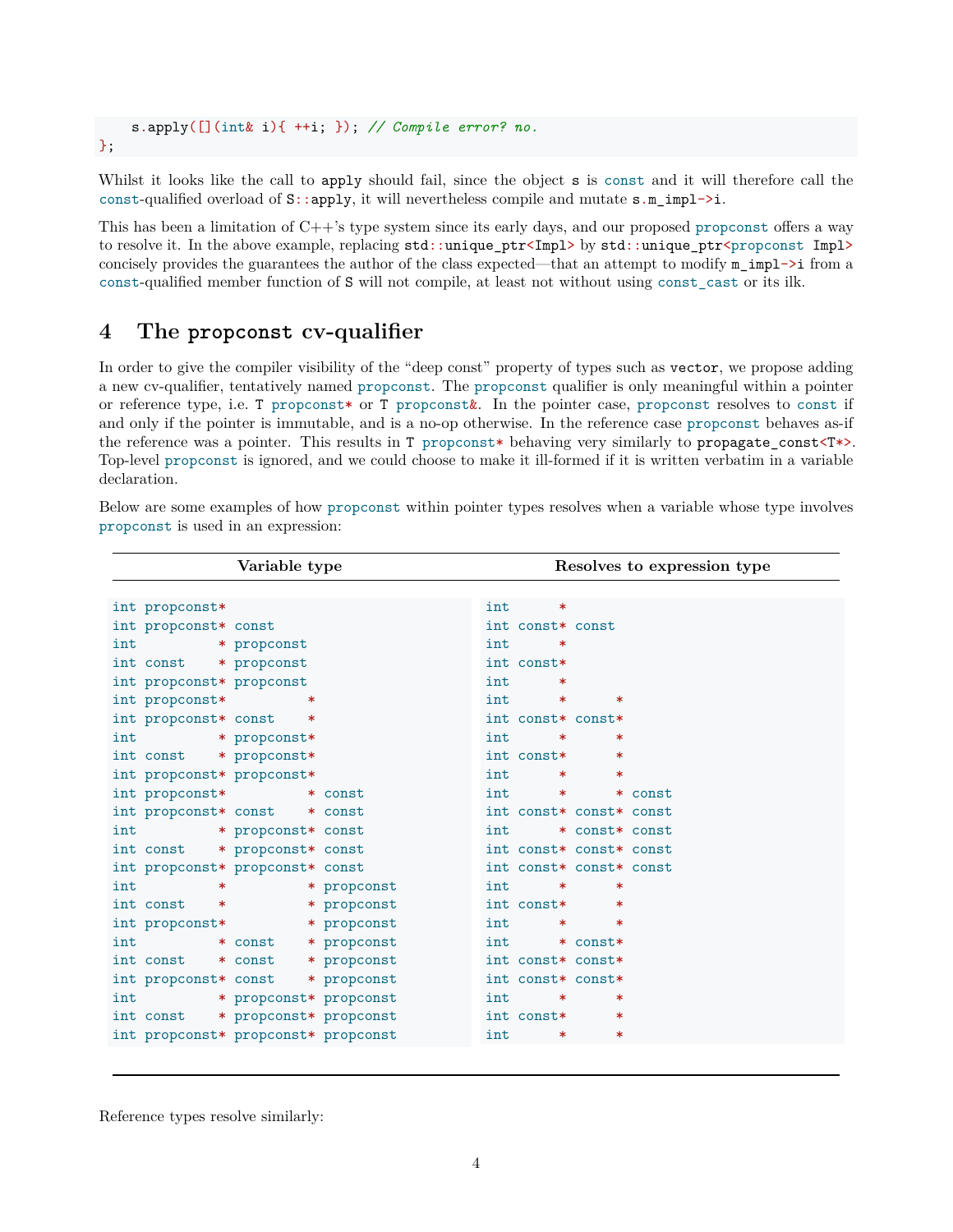| Variable type             | Resolves to expression type |
|---------------------------|-----------------------------|
|                           |                             |
| int propconst&            | int                         |
| int propconst*<br>&       | int<br>$\ast$               |
| int propconst* const<br>& | int const* const            |
| * propconst&<br>int       | $\ast$<br>int               |
| int const * propconst&    | int const*                  |
| int propconst* propconst& | int<br>$\ast$               |
|                           |                             |

When an object of pointer type is declared, and that object is not a non-static data member of a class, the mutability of the pointer itself is known—it's either const or it's not. Therefore, if the pointee type is propconst-qualified, whether that propconst will resolve to const or a no-op is also known. For example, the variable declaration int propconst\* ip will resolve to int\* ip, and int propconst\* const ip will resolve to int const\* const ip, as shown in the table above. However, if int propconst\* m\_ip is a non-static data member declaration, the constness of the pointer changes depending on whether the member is accessed via a const or non-const pointer (or reference) to the class, and this in turn affects how the propconst resolves. For example, within a member function that is not const-qualified, m\_ip would resolve to int\* m\_ip, whereas in a const-qualified member function it would resolve to int const\* const mp.

```
struct S {
  int propconst *ppi;
  void f() const {
    // The type of the expresion (ppi) here is "int const *const",
    // as-if ppi was declared with "int const *"
  }
  void f() {
    // this->ppi's type here is "int*"
    // The type of the expresion (ppi) here is "int *",
    // as-if ppi was declared with "int*"
  }
};
```
Below are some examples of how propconst resolution for non-static data members changes depending on the constness of the object that they are a member of:

| Expression type when | Expression type when<br>accessed via T const&                                                  |
|----------------------|------------------------------------------------------------------------------------------------|
|                      |                                                                                                |
| $\ast$               | int const* const                                                                               |
| $\ast$<br>$\ast$     | int<br>$\star$ $\sim$<br>* const                                                               |
|                      | int const* const* const                                                                        |
| $\ast$<br>$\ast$     | int<br>* const* const                                                                          |
| $\ast$               | int const* const* const                                                                        |
| $\ast$<br>$\ast$     | int const* const* const                                                                        |
|                      |                                                                                                |
|                      | int const                                                                                      |
| $\ast$               | int<br>$\ast$                                                                                  |
|                      | int const* const                                                                               |
| $\ast$               | int<br>* const                                                                                 |
|                      | int const* const                                                                               |
| $\ast$               | int const* const                                                                               |
|                      | accessed via $T_{\alpha}$<br>int const* const*<br>int const*<br>int const* const<br>int const* |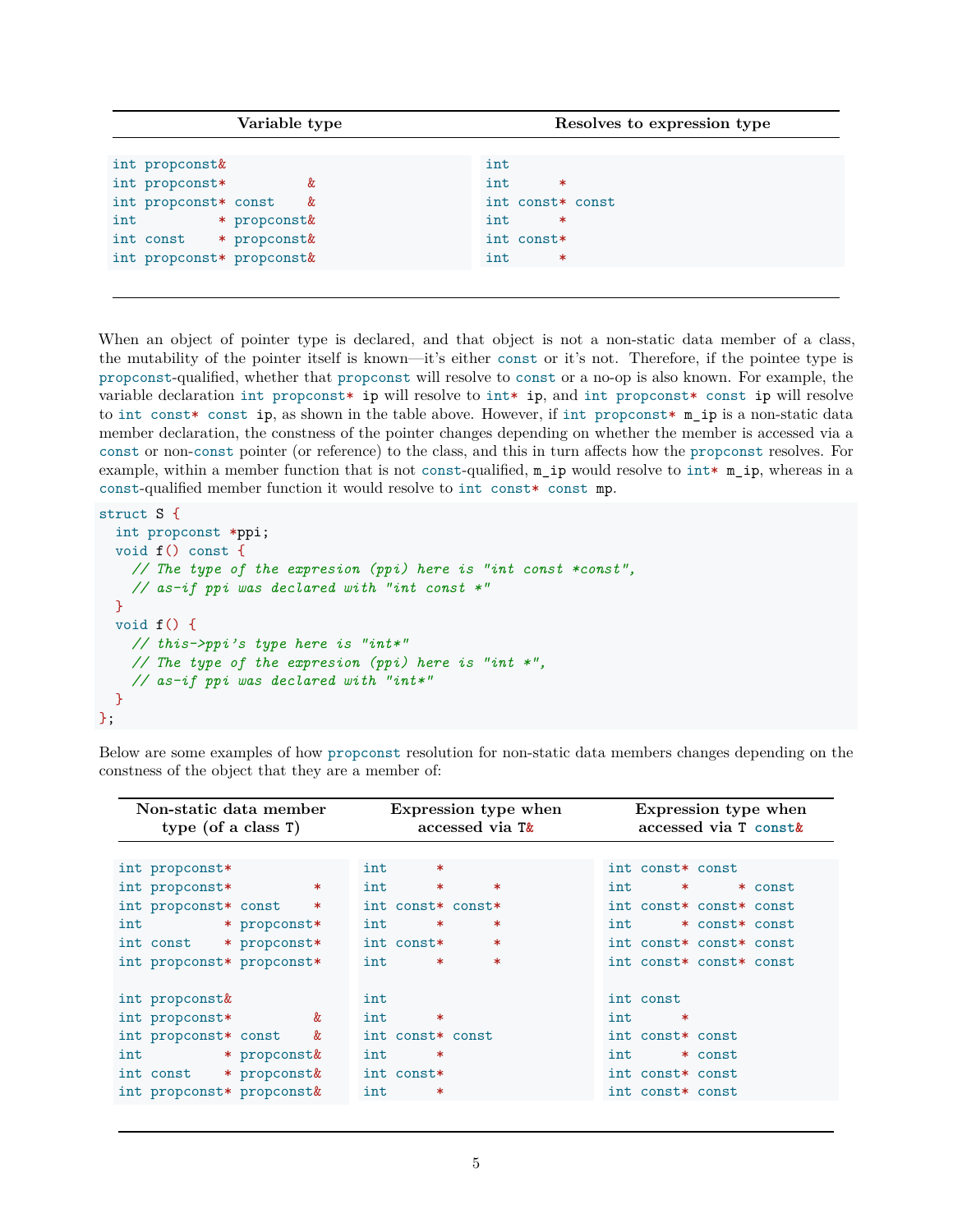It is important to note that there is no new rule involved here—the above is just the interaction of the propconst rule with status-quo non-static data member constness.

#### <span id="page-5-0"></span>**4.1 Declared types and expression types**

The propconst qualifier on a declaration resolves to either const or "nothing" (i.e. it is a no-op) at the point that the declared entity is used in an expression. This prevents the propconst qualifier from appearing directly in the type of an expression, which in turn ensures propconst qualification is not involved in overload resolution, and thus propconst is never needed as a part of a parameter type declarator or as a member function qualifier. propconst can, however, appear in type aliases, type template parameters, and types resulting from the use of decltype.

The resolution of propconst can be observed comparing decltype( $\mathbf{x}$ ) to decltype( $\mathbf{x}$ )). The former yields the type of the variable as-written, and the latter yields the type of that variable used as an expression.

```
struct A
{
    int propconst* i_pc_ptr;
    void f()
    \mathcal{L}static_assert(is_same_v<decltype(i_pc_ptr), int propconst*>);
        static_assert(is_same_v<decltype((i_pc_ptr)), int*&>);
    };
    void f() const
    \mathcal{L}static_assert(is_same_v<decltype(i_pc_ptr), int propconst*>);
        static_assert(is_same_v<decltype((i_pc_ptr)), int const* const&>);
    };
};
```
#### <span id="page-5-1"></span>**4.2 Contexts in which propconst may be used**

There are two questions to consider here: (1) "Where can the propconst keyword appear?" and (2) "Where can a type with an unresolved propconst—possibly an alias or a template parameter—be used?" The first is a question of where the user can write propconst, the second is about where that propconst may reach in the type system, either by direct use of the keyword or via type aliases and type template parameters.

Informally, we propose to permit the propconst keyword only in contexts where its effect is context-dependent, but a type involving an unresolved propconst would have no such limitation. For example, in the block-scope variable declaration int propconst\* i, the propconst will always resolve to a no-op, and so that usage would be invalid. However, if the same declaration were of a non-static data member, the propconst could resolve in different ways (e.g. in const vs non-const member functions), which means it would be a meaningful and valid usage of the propconst keyword.

#### <span id="page-5-2"></span>**4.2.1 Examples**

The interaction of these rules for is demonstrated in the following examples:

```
— propconst int i1; // Error: invalid use of the `propconst` keyword
```
In type propconst int, the propconst is immediately resolvable, so the keyword may not be used here. Making this ill-formed helps the programmer catch a potential misunderstanding.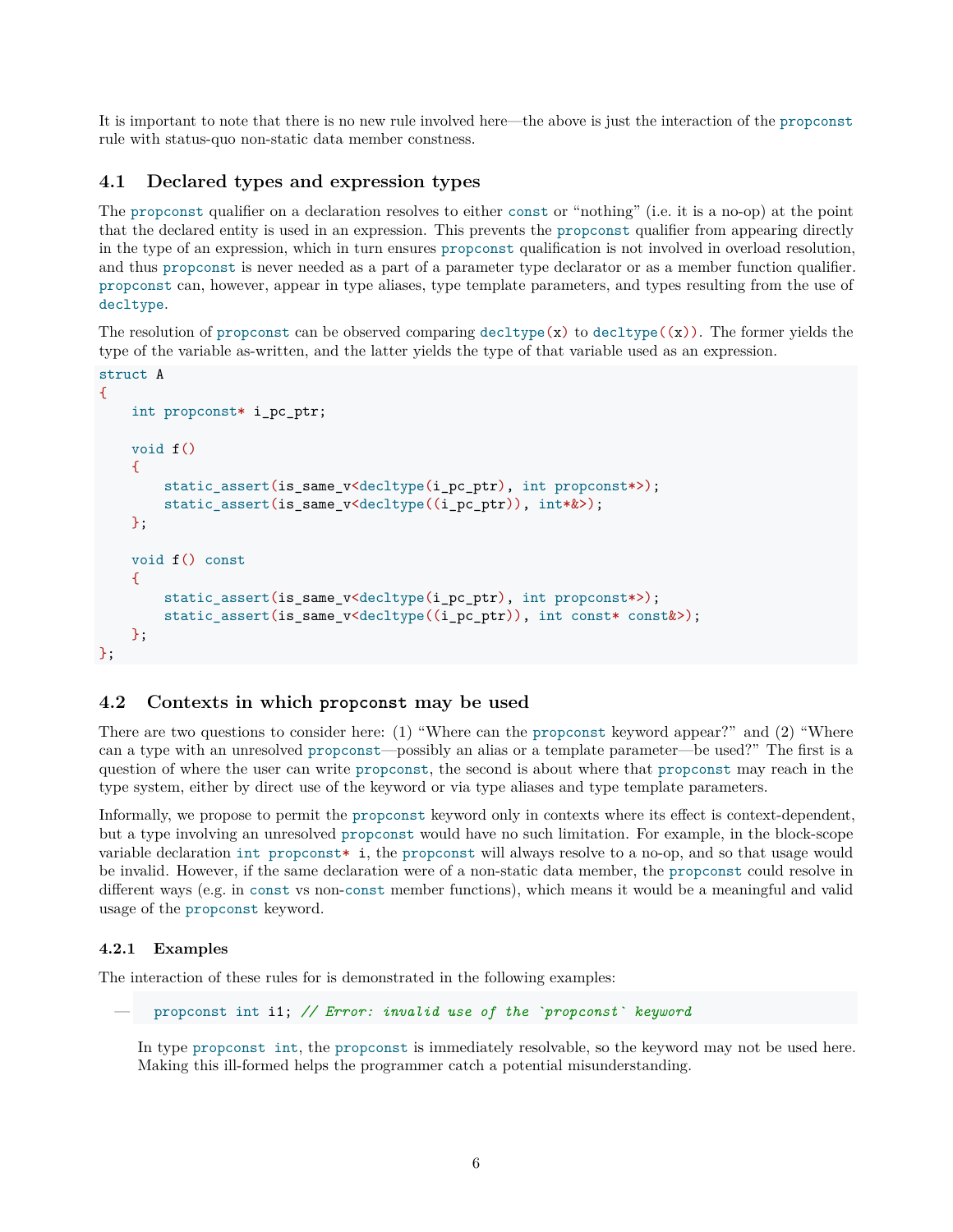— using T1 = propconst int; *// Valid: effect of propconst depends on context // in which T1 is used*

In T1, the propconst keyword is not immediately resolvable. E.g. decltype( $\text{dec1val}\leq T1*>()$ ) is int\*, but decltype(declval<T1\* const>) is int const\*. Thus, use of the propconst keyword is allowed.

— void f1(int propconst\* const) {} *// Error: invalid use of the `propconst` keyword*

In the function type void(int propconst\* const) the propconst is immediately resolvable (it would be equivalent to const), so the keyword may not be used here.

— using T2 = int(propconst int\*); *// Error: invalid use of the `propconst` keyword*

Even though T2 is a type alias, there is no way to use T2 that makes the propconst resolve to const, so the keyword may not be used here.

— using T3 = int(T1\*); *// Valid: the `propconst` keyword does not appear directly*

T3 is also int(propconst int\*). The propconst here is also immediately resolvable, but the keyword is not used so there is no error.

#### <span id="page-6-0"></span>**4.3 Relationship to std::experimental::propagate\_const**

In intent and semantics, proponst  $T^*$  is a drop-in replacement for propagate\_const<T\*>, except for cases where member functions of propagate\_const<T\*> are being called directly (e.g.  $get($ ),  $get\_underlying()$ ). However, they differ in the way they compose with smart pointers. propagate\_const works as a wrapper, e.g. propagate\_const<unique\_ptr<T>>, whereas propconst composes with smart pointer types by being used as a qualifier on their pointee type, e.g. unique\_ptr<propconst T>. There are advantages and disadvantages to both of these composition models: with propagate const, users must call get underlying to call methods specific to the smart pointer type (e.g. unique\_ptr::release), whereas with propconst some of unique\_ptr's member functions need tweaks in order to work when the pointee type is propconst-qualified (see [Smart pointer](#page-8-3) [types](#page-8-3) below).

| propagate_const                                          | propconst                                    |  |
|----------------------------------------------------------|----------------------------------------------|--|
| propagate_const <unique_ptr<int>&gt; p;</unique_ptr<int> | unique_ptr <propconst int=""> p;</propconst> |  |
| p.get_underlying().reset()                               | p.reset()                                    |  |

### <span id="page-6-1"></span>**5 Non-transient constexpr allocations using propconst**

We propose permitting non-transient constexpr allocations, provided that no variable read during constant destruction is reachable as mutable. If const\_cast were used, undefined behaviour would ensue, and thus it wouldn't be constant destruction since core constant expressions cannot elicit undefined behaviour.

When propconst is correctly applied, this permits nested containers—like vector<vector  $\langle$ int>>—that do not violate this rule (see [Existing deep-const types](#page-8-1) below).

Consider a constexpr global variable of type vector<unique\_ptr<int>>>. Note that the ints are mutable at runtime, and this is OK because their values do not affect constant destruction.

With a C++20 implementation of vector, this fails our proposed non-transient constexpr allocation test, because the raw pointers within unique\_ptrs are reachable as mutable via the begin/end/capacity pointers in the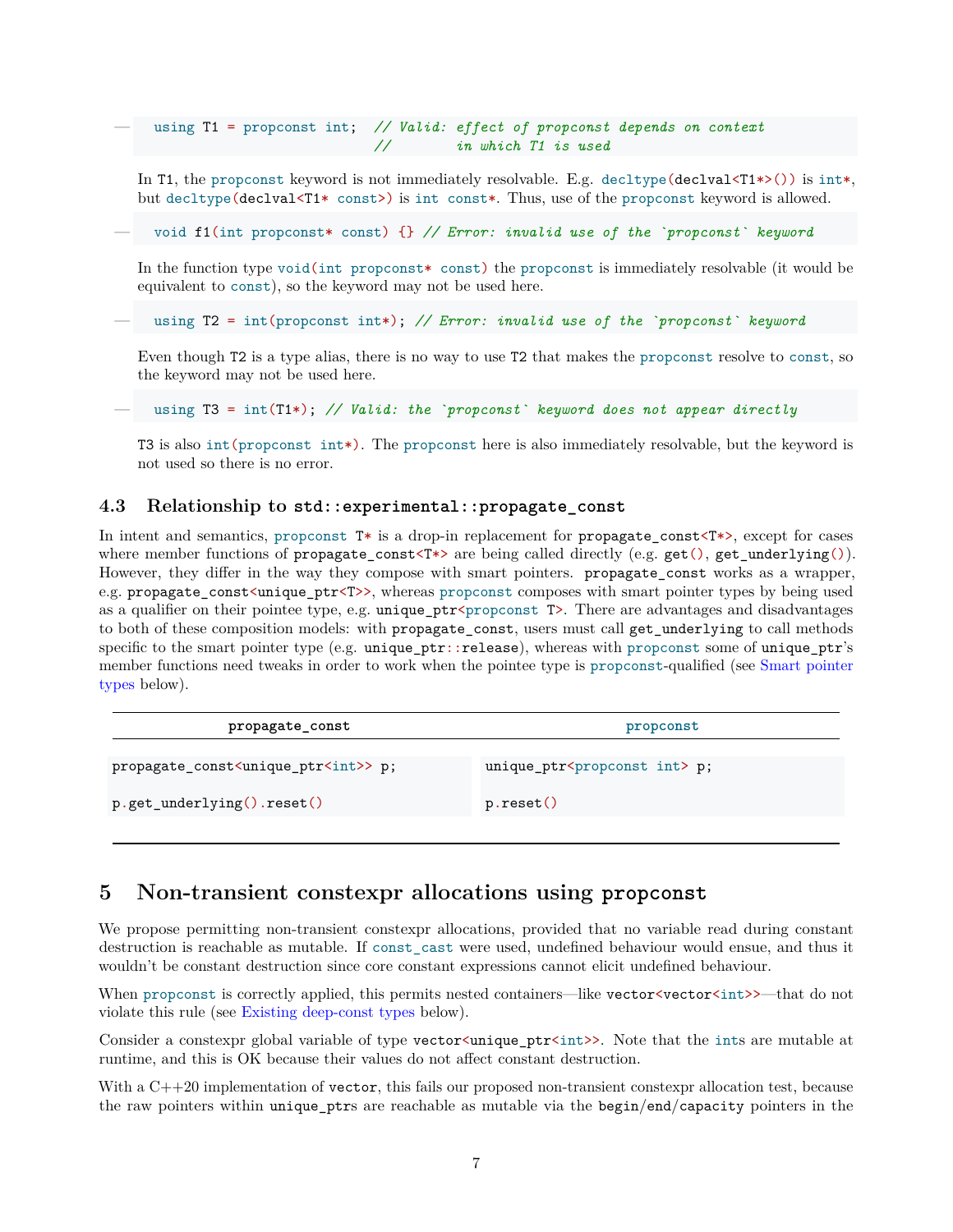vector:



If we make just the begin pointer propconst, then nothing changes, as the array of unique\_ptr<int>s is still reachable as mutable via the end/capacity pointers:



However, if all three are propconst then there is no route to the array of unique\_ptr<int>s that does not const-qualify it, and so we can be sure that its contents will not change at runtime, and thus it passes our non-transient constexpr allocation test:

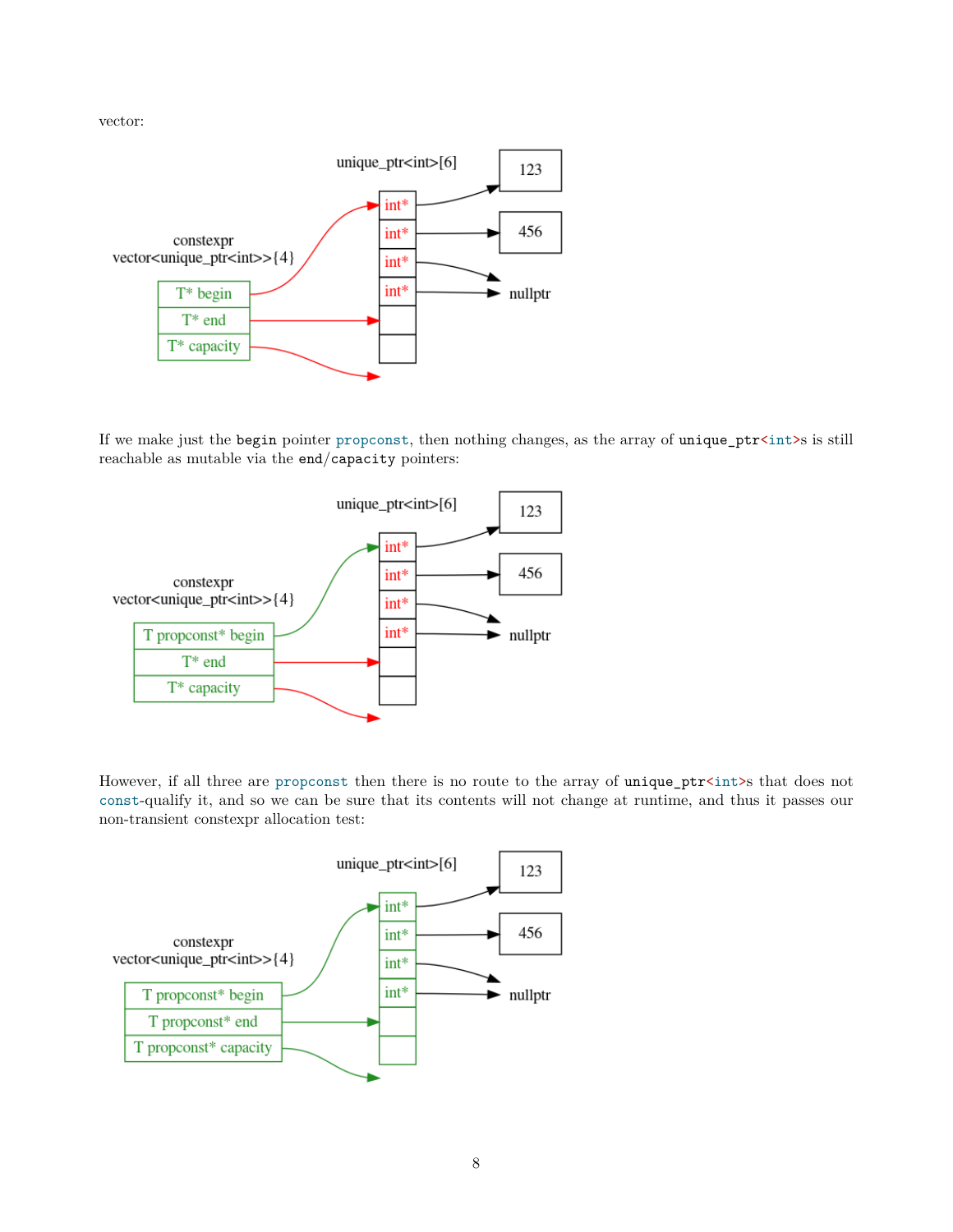# <span id="page-8-0"></span>**6 Library Impact**

#### <span id="page-8-1"></span>**6.1 Existing deep-const types**

Existing deep-const library types (e.g. tuple/variant/vector/set/map) would be required to be usable as constexpr variables as long as any allocator involved is the standard default allocator. Implementation of this should be a no-op where there is no allocation involved (e.g. tuple/variant), and should be a matter of applying propconst appropriately in types that rely on dynamic allocation (e.g. container types).

Deep-const types with no implementation impact:

- pair
- tuple
- optional
- variant
- array

Deep-const types with implementation impact:

```
— any
```
- basic\_string
- vector
- deque

```
— forward_list
```
- list
- [unordered\_][multi]set
- <span id="page-8-3"></span>— [unordered\_][multi]map

#### <span id="page-8-2"></span>**6.2 Smart pointer types**

Some library types, notably smart pointer types, can be made to exhibit propconst behaviour if instantiated for propconst T, opening up the benefits of propconst to the users of smart pointers. In order to make this work, some accessors on such classes will need to change.

Changes are needed to member functions that give access to the underlying object, but are const-qualified. The simplest example of this is observer  $ptr:get:$ 

```
template <typename T>
struct observer_ptr
\mathcal{L}// ...
    T* get() const { return m_ptr; }
    // ...
private:
    T* m_ptr;
};
```
Here, if T is propconst U, then get() will not compile, since the return type will resolve to U\*, but the returned expression is of type U const\*. Whilst this prevents the class from leaking const access to the pointee from a const member function, it also makes it useless.

To resolve this, we need to have both const and non-const overloads of get, and a type trait to determine type return type of the const-qualified get call:

```
template <typename T>
struct propconst_to_const { using type = T; };
template <typename T>
struct propconst_to_const<T propconst> { using type = T const; };
```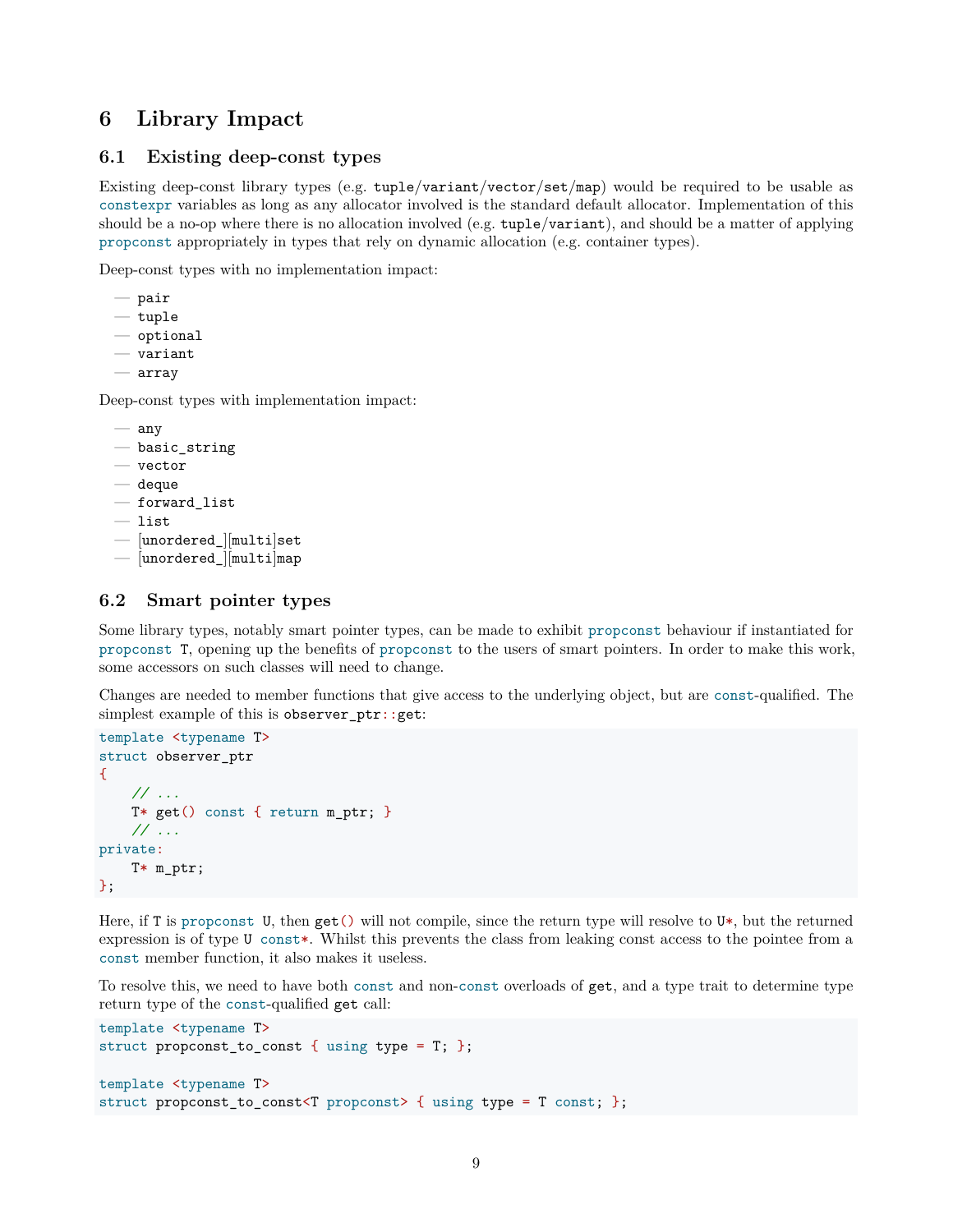```
template <typename T>
using propconst_to_const_t = typename propconst_to_const<T>::type;
template <typename T>
struct observer_ptr
{
   // ...
   T* get() { return _ptr; }
   propconst_to_const_t<T>* get() const { return _ptr; }
   // ...
private:
   T* m_ptr;
};
```
If we take advantage of the [function return types extension](#page-10-2) to this proposal (see below), the signature is more succinct and the type trait is unnecessary:

```
template <typename T>
struct observer_ptr
{
   // ...
   T* get() { return _ptr; }
   T* const get() const { return _ptr; }
   // ...
private:
   T* m_ptr;
};
```
Types affected:

```
— unique_ptr
— observer_ptr
- span?
— shared_ptr
- weak ptr
```
#### <span id="page-9-0"></span>**6.3 Type traits**

With the introduction of a new qualifier like const and volatile, we might want to add new type traits. For example, we could consider adding std::remove\_propconst to mirror std::remove\_const and std::remove\_volatile. We should also consider what to do with existing type traits such as std::remove\_cv – should they change behaviour to also handle propconst?

Furthermore, Standard Library implementations may need to be adjusted to handle the new qualifier. For example, if a trait has a specialization on T const and T volatile, one should now consider whether a specialization on T propconst is required, and if so what the desired behaviour should be. This determination must be done on a case-per-case basis. Also note that this observation holds not only for the Standard Library, but for all generic libraries.

#### <span id="page-9-1"></span>**6.4 Forward compatibility**

The introduction of propconst may have an impact on user code that does not handle propconst yet. For example, imagine the Standard Library returns a propconst-qualified type to the user through one of its type traits. If the user's code is not ready to handle the propconst qualifier (for example if the user has template specializations which do not handle propconst), it may fail to interoperate with the propconst-enabled library.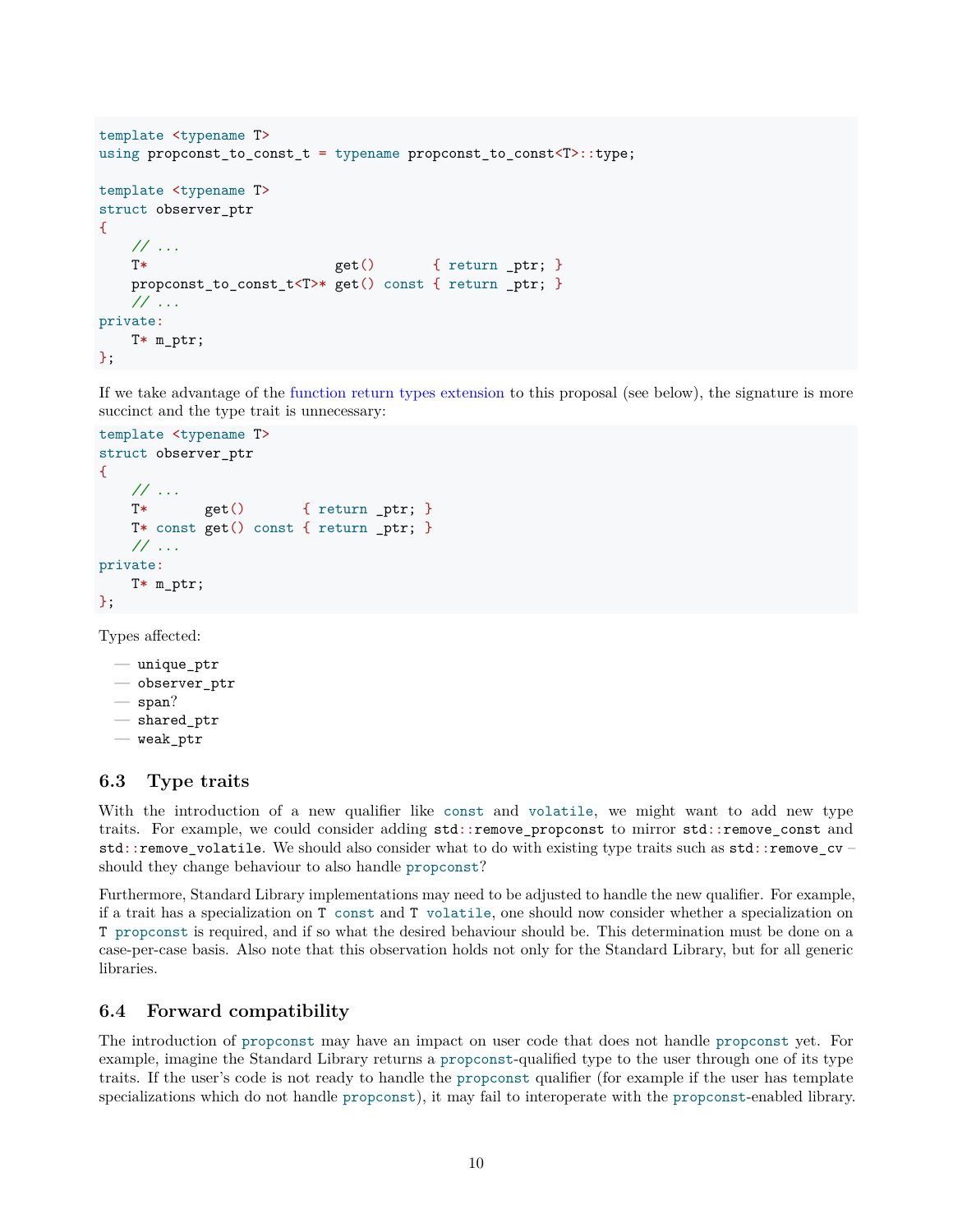However, we would like to note that these issues are similar to the issues that were faced when introducing rvalue-references. We believe that these difficulties are worth overcoming given the type system improvement that propconst represents.

### <span id="page-10-2"></span><span id="page-10-0"></span>**7 Extension: function return types**

If we specify that propconst in function return types is resolved prior to discarding top-level cv-qualifiers on fundamental types, we can avoid the need for type trait usage in the specification of smart pointer library types.

```
template <typename T>
struct unique_ptr
{
   T* get(); // Resolves to U* if T is propconst U
   T* const get() const; // Resolves to const U* if T is propconst U
};
```
The return type of the const-qualified overload of get() resolves as follows:

- 1. We start with T\* const
- 2. Suppose T is propconst U; the return type is now propconst  $U^*$  const
- 3. propconst resolution yields const U\* const
- 4. Top-level cv-qualifiers on fundamental types are discarded, yielding const  $\mathtt{U} \ast$

If propconst is not involved, T\* const just has its top-level const discarded (per the current IS), and becomes T\* as it was before.

Supporting this pattern for references would require a novel usage const in the grammar, but otherwise works the same as for pointers:

```
template <typename T>
struct unique_ptr
{
   T& operator*(); // Resolves to U* if T is `propconst U`
   T& const operator*() const; // Resolves to const U* if T is `propconst U`
};
```
### <span id="page-10-1"></span>**8 Extension: const-qualified constructors**

When a copyable smart pointer type is parameterized on propconst, copying the smart pointer (via a typical copy constructor taking const T&) must be disallowed since copying to a mutable variable would grant mutable access to the pointee:

```
void f(const observer_ptr<propconst int>& pi)
{
   observer_ptr<propconst int> pi2 = pi; // must be invalid:
   int& ri = *pi2; // would allow this mutability leak
   const observer_ptr<propconst int> pi2 = cpi; // also invalid, but need not be
}
```
The above will not compile, since it falls out of the proposed rules for propconst that observer\_ptr<propconst int>'s copy constructor is ill-formed:

```
template <typename T>
struct observer_ptr
{
    observer ptr(const observer ptr\& rhs)
        : m_ptr(rhs.m_ptr) // ill-formed
```